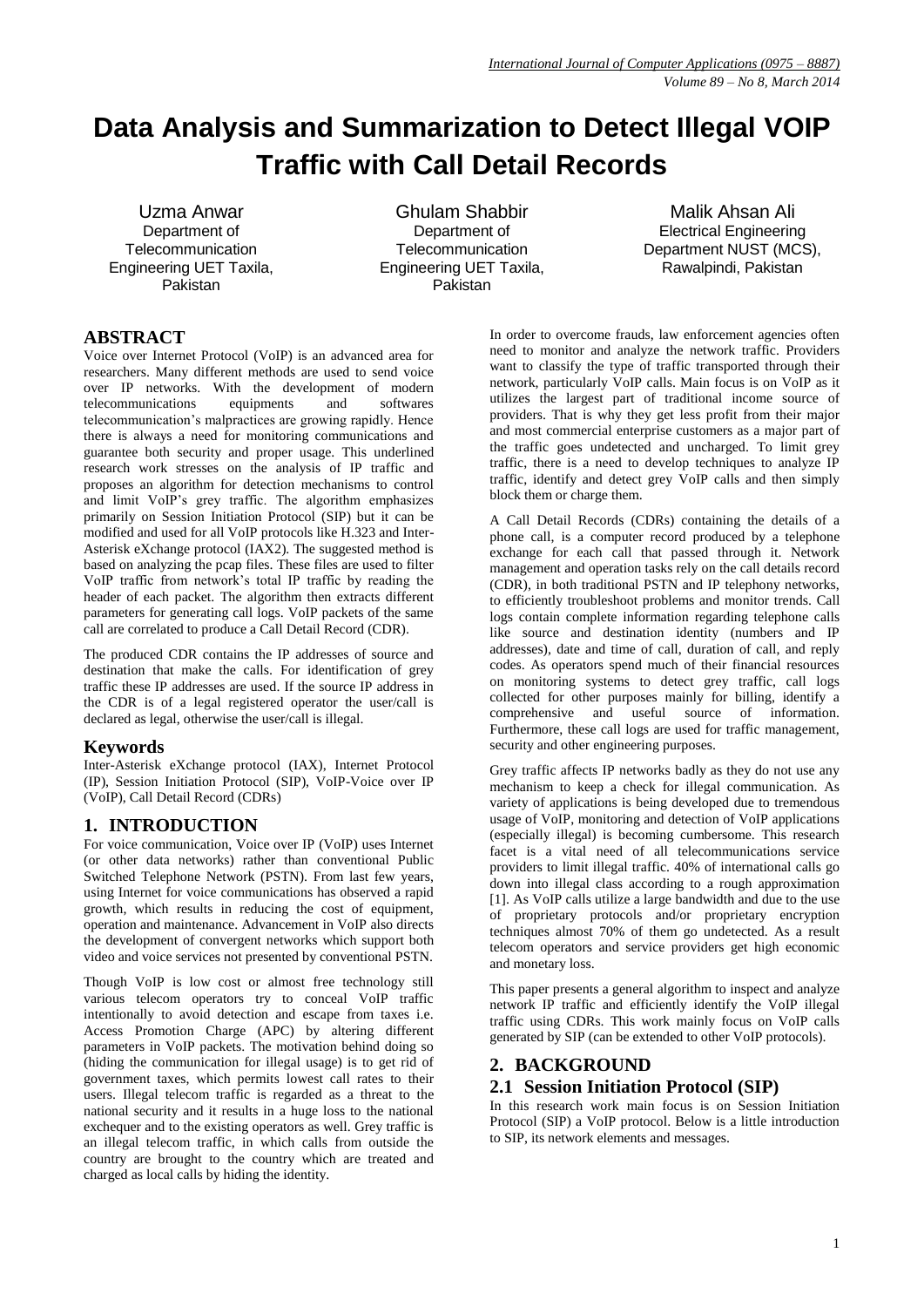

# **2.2 SIP Network Architecture**

#### **Figure 1 Network Architecture of SIP**

Here is a little introduction of SIP network elements.

- **SIP User Agent (UA**) can be a soft/hard phone having SIP calling capabilities.UA (end Points) can set off and receive calls.
- **SIP User Agent Client (UAC**) is a logical element which sets off SIP requests and accepts responses of SIP.
- **User Agent Server (UAS)** is a logical element in SIP network that accepts requests of SIP and in return send SIP responses.
- **Proxy server** in SIP network sends traffic to and receives from UAs and other locations or devices.
- **Registrar** accepts UAs requests and registers and authenticates them on a network. Like GSM HLR SIP Registrar maintains user's location on a Location Server.
- **Redirect server** in SIP network receives SIP requests. In the case of numerous locations for SIP, to complete the initial request UAs returns the address that should be contacted.
- SIP **Location Server** maintains a database of registered users and locates them, who are registered through a SIP server.

#### **2.3 Process Establishing Communication Table 1.Steps in the Process of establishing SIP communication**

|   | Registering, initiating and locating the user.          |
|---|---------------------------------------------------------|
| 2 | Determine the media to use involves delivering a        |
|   | description of the session that the user is invited to. |
| ٩ | Determine the willingness of the called party to        |
|   | communicate- the called party must send a response      |
|   | message to indicate willingness to communicate-accept   |
|   | or reject.                                              |
| 4 | Call setup.                                             |
| 5 | Call modification or handing - example, call transfer   |
|   | (optional).                                             |
| 6 | Call termination.                                       |

## **2.4 SIP Messages**

SIP messages are of two types

- Request-send by clients to servers
- Response-send by server to a client

SIP messages have the same basic format however the syntax varies in specifics and character set.

# Generic-message  $=$  start-line

# \*message-header **CRLF** [message-body]

#### = Request-Line / Status-Line Start-line

# **Figure 2 Generic Format of SIP Message**

- 1. Start-line (Status-line/Request Line)
- 2. Header
- 3. Body (optional)

Fig. shows the layout of a SIP message along with an example for an INVITE message

|                        |               | Request line Method Request URI SIP Version |  | INVITE sip:011923218282002<br>@sip.velocitydial.com SIP/2.0                                                                                                                                                                                                                                                                            |
|------------------------|---------------|---------------------------------------------|--|----------------------------------------------------------------------------------------------------------------------------------------------------------------------------------------------------------------------------------------------------------------------------------------------------------------------------------------|
| Message<br>Header      | Header Fields |                                             |  | Via: SIP/2.0/UDP 192.168.66.6:55960<br>To: <sip:011923218282002@sip.velocitydial.com><br/>From: "MTA"<sip:7758377@sip.velocitydial.com><br/>Call-ID:MGVmY2ZhNmFhNDhiODZINTk<br/>CSeq: 1 INVITE<br/>Content-Type: application/sdp<br/>Content-Length: 262</sip:7758377@sip.velocitydial.com></sip:011923218282002@sip.velocitydial.com> |
| Empty<br>Line          |               |                                             |  |                                                                                                                                                                                                                                                                                                                                        |
| Message<br><b>Body</b> |               | Body                                        |  |                                                                                                                                                                                                                                                                                                                                        |

**Figure 3 SIP Message Layout**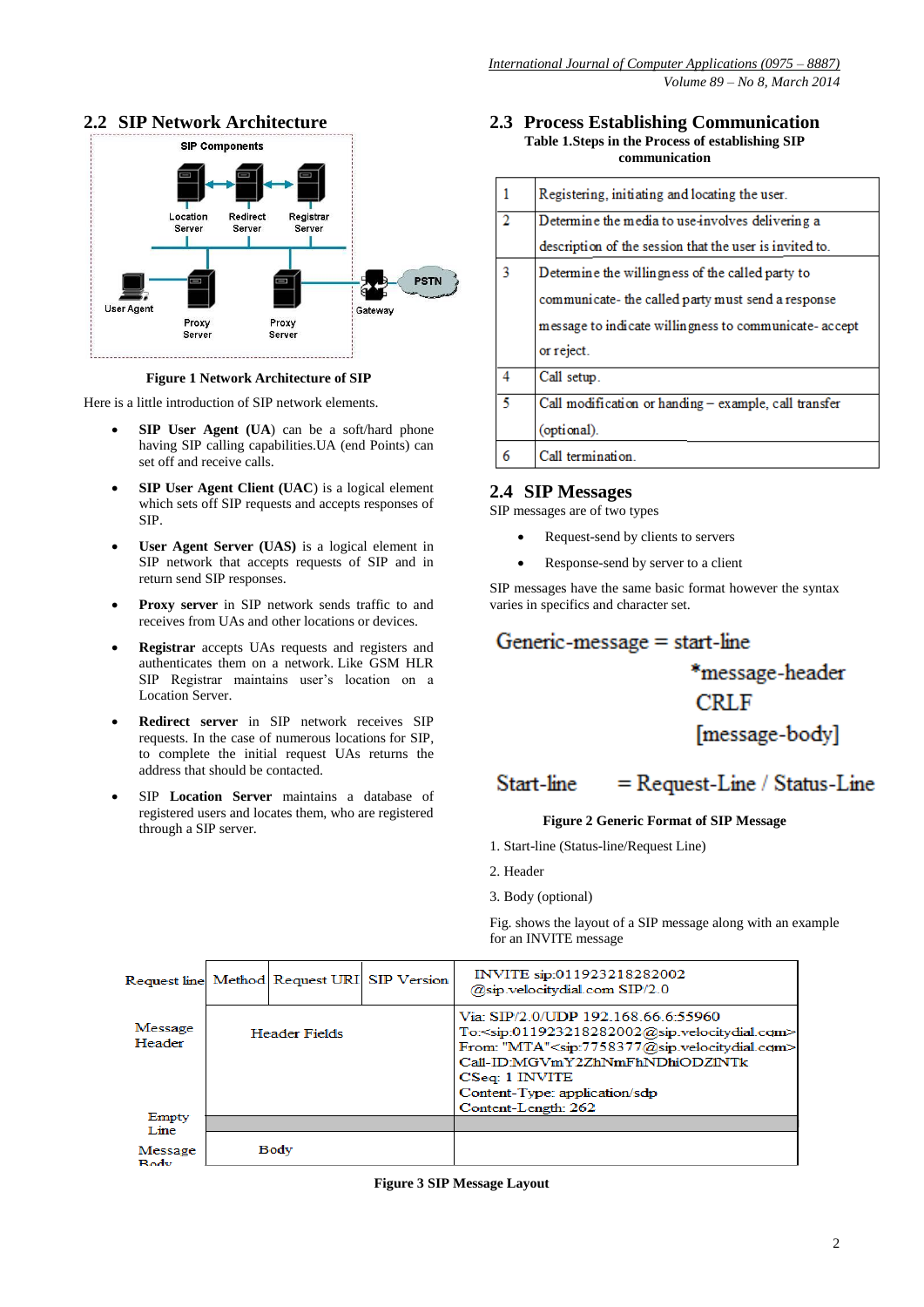# **2.5 SIP Request Methods**

SIP methods are used to initiate calls, transfer information about endpoints and terminate calls.

Start-line of a SIP request is Request-Line which differentiates it from SIP response. Request-Line comprises of

- a method i.e. Invite, Register, Ack and Cancel etc
- a Request URI
- SIP version

All these are separated by SP (single space) character. The Request-Line is terminated by CR/LF.

There are six methods used in SIP.

- REGISTER registers contact information
- INVITE, ACK, and CANCEL sets up communications.
- BYE ends the communications.
- OPTIONS inquire servers regarding their abilities.



Request URI is a SIP or SIPS URI. It specifies the service/user to which this request is intended to be sent. SIP Version: identifies the version of SIP and is used in both request and response.

## **2.6 Status Codes/Responses in SIP**

SIP responses are the answers to SIP requests. Responses are identified through a 3-digits number. Start-line of a SIP response is status-line which distinguishes it from SIP requests. Status-Line comprises of

SIP version

status-code of 3-digit

Reason Phrase (textual phrase associated with status code)

```
E Session Initiation Protocol
```
B Request-Line: INVITE sip:011923218282002@sip.velocitydial.com SIP/2.0

- Message Header
- ® Via: SIP/2.0/UDP 192.168.66.6:55960;branch=z9hG4bK-d8754z-df2f791cde60ca29-1---d8754z-;rport Max-Forwards: 70
- Contact: <sip:77583779@203.99.191.76:55960>
- To: "011923218282002"<sip:011923218282002@sip.velocitydial.com>
- **From: "MTA"<sip:77583779@sip.velocitydial.com>:taq=a859b659**
- Call-ID: MGVmY2ZhNmFhNDhiODZlNTk1Y2JhNDlhOTA1MzZmYmE.

⊞ CSeq: 1 INVITE

Allow: INVITE, ACK, CANCEL, OPTIONS, BYE, REFER, NOTIFY, MESSAGE, SUBSCRIBE, INFO

Content-Type: application/sdp

User-Agent: X-Lite release 1104o stamp 56125

Content-Length: 262

⊞ Message Body

#### **Figure 6 SIP Message Header fields opened in Wirshark**

Each element is separated by a SP character. No CR or LF is permitted apart from the final CRLF string.

| <b>SIP version Status code Reason phrase</b> |  |  |  |  |
|----------------------------------------------|--|--|--|--|
|----------------------------------------------|--|--|--|--|

SIP version identifies SIP version used. 3-digit status codes classify SIP responses. Reason phrase gives a short textual explanation of the status code.

The type of response is identified by first digit of Status Code. Second and third digits do not have any classification role. Six different values for first digit of status code are supported by SIP version 2.0.

#### Different classes of a response

1xx: Provisional

2xx: Success

3xx: Redirection

**4xx: Client Error** 

5xx: Server Error

6xx: Global Failure

#### **Figure 4 SIP Status Codes and corresponding Response classes**

#### **2.7 SIP Message Headers**

INVITE sip:bob@biloxi.com SIP/2.0 Via: SIP/2.0/UDP pc33.atlanta.com;branch=z9hG4bK776asdhds Max-Forwards: 70 To: Bob <sip:bob@biloxi.com> From: Alice <sip:alice@atlanta.com>;tag=1928301774 Call-ID: a84b4c76e66710@pc33.atlanta.com CSeq: 314159 INVITE Contact: <sip:alice@pc33.atlanta.com> Content-Type: application/sdp Content-Length: 142

#### **Figure 5 SIP Message Header**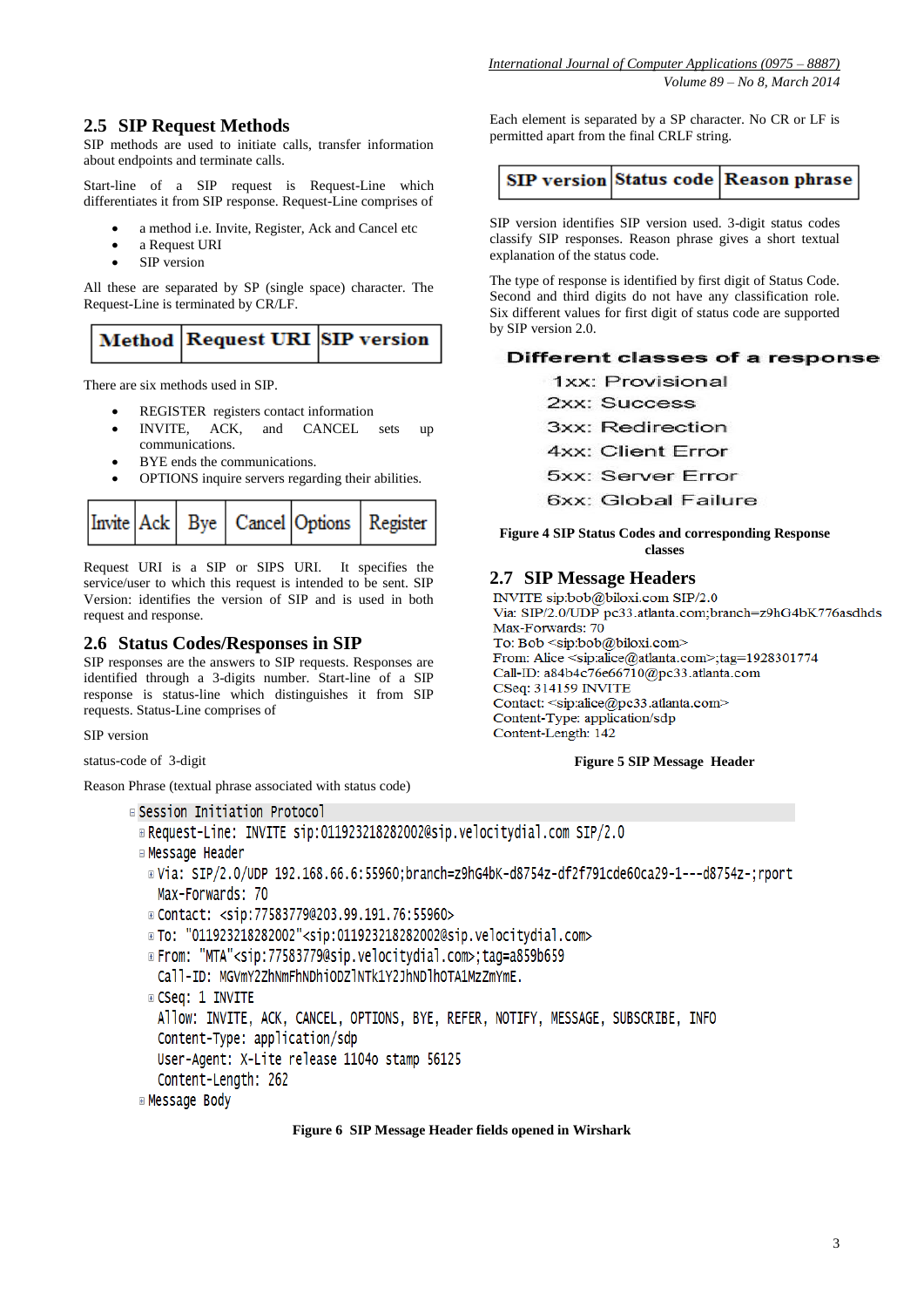# **2.8 SIP Call Flow**



**Figure 7 SIP Call Flow using SIP Requests and Responses**

# **3. PREVIOUS WORK**

Terminating illegal VoIP call has turned into a major problem for several countries. Governments need to develop and implement mechanisms that will permit them to keep an eye on network traffic including VoIP usage. An efficient Monitoring System is needed to monitor and limit the Illegal/Grey traffic. Internet traffic problem has been studied extensively by using various techniques to identify illegal Voice traffic. Different researchers and commercial organizations had developed various solutions for identification of VoIP communications. To overcome the limitations of previous techniques it is essential to develop an efficient methodology that accurately detects VoIP applications.

Most commonly used and simple method called as Port-based analysis is used to detect P2P users in network traffic. The concept implies such that majority of the P2P applications use default ports on which they work. VoIP uses nonstandard ports for communication. To avoid detection voice packets accomplish communication via dynamic ports. Furthermore, various applications hide their functional ports and pretend they are using well-known application ports for example http port number 80. That is why when detecting applications using ports numbers, there is a greater possibility to get false positives. Hence these are the main reasons which make port based analysis less effective [2]. Protocol based analysis emphasis on packet contents and provides alerts only on an exact match. VoIP developers also encrypt the traffic to avoid detection, making the analysis much difficult [2].

QOS specific approach states that "It is essential to apply controls to a traffic for example flow control and filtering by precisely identifying the Legal VoIP traffic from the forbidden (illegal) traffic to provide a reliable VoIP service." The method is used to analyze the packet exchange patterns incorporating the exchange of signaling messages (flow) and

exchange of media data (interaction). However this method is limited to Skype, Netmeeting and SIP phone VoIP [3].

VoIP monitoring based on standard and proprietary protocols was also carried out. Two open source applications named Ntop (a portable traffic monitoring and measurement tool) and nprobe (captures full speed packets with very less  $(< 1\%)$ packet loss) were developed for this purpose. But these methods are again protocol specific [4]. Detection of Skype VoIP is based on analysis and monitoring of the packet exchange patterns which are limited to previous version of Skype. A lot of research has been done on Skype specific protocol. This is only limited to Skype detection and cannot be applied for detection and monitoring of other protocols used for VoIP [5]. VoIP identification based on flow-level characteristics, for example packet rate, packet inter-arrival time and packet lengths is quite efficient. As these characteristics cannot be altered by applications so detection based on these features is far more effective. The algorithm effectively identifies the presence of voice data on the network without the knowledge of the protocol used [6]. The scheme based on human conversations pattern for VoIP flow identification has been worked upon. This scheme is useful because flow detection relies on human conversations instead of packet timings. Thus, the whole packet stream detection is based on a sequence of voice activities [7]. Research work has been done on VoIP CDRs from different aspects. CDRs are collected basically for billing but they are used for a variety of other purposes. Originally CDRs are collected in PSTN and they represent the most widely deployed form of telephone logs. VoIP CDRs contain plenty of information and are very valuable for monitoring, security and management of the systems. The intention of the research work [8] is to provide support to the researchers already working on telephone logs. The way CDRs are gathered as well as the formats, may differ among various operators. Without a common format of data logs used for security, traffic management, and other purposes can be cumbersome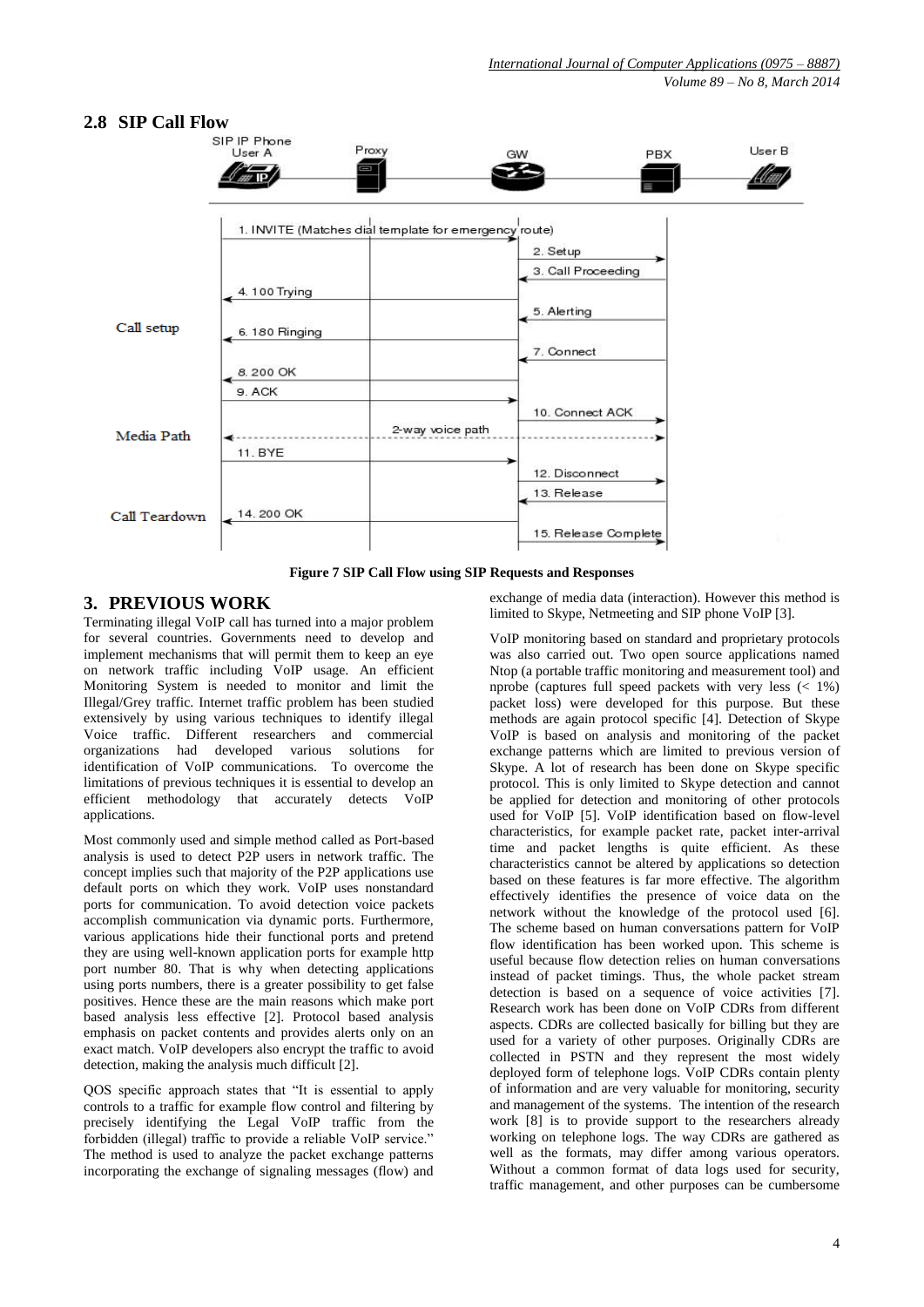and can result in misjudged conclusions. An overview has been provided how to handle and deal with huge amount of CDRs from various operators. In another approach [9], the author has addressed a new method of achieving optimized network planning for VoIP services by using historical data. The work shows how to obtain a set of service and use the clusters based on calling behaviors by applying an algorithm named as Simple Expectation Maximization (EM). Successful evaluation of this methodology with real data extracts useful knowledge that can result in an improved network planning. The real-time analysis of calling log is one of the most useful methods to detect problems. The characters of Deterministic Dendritic Cell Algorithm (dDCA) are used for the real-time analysis of large time-ordered data to detect faults in Internet Protocol Private Branch Exchange (IP-PBX). dDCA has very low CPU processing requirements and does not need extensive training period and it has good results for this kind of data [10]. The increased number of services being offered and available functionality by Telecom companies are resulting in an ever growing volume of CDRs. Most of the services including pre-paid, the CDRs are to be analyzed in real-time due to several reasons like analysis of predicting subscriber usage and also preventing fraudulent activity. An approach to address the challenges which are related to realtime data transform and load (RTL) of CDR data for supporting the operational and business intelligence needs of telecommunication services have also been studied [11]. To survive in the telecommunication market, the telecom companies are not only competing depending on the price but they are also expanding their services based on the customer's needs through the use of CDR. This work presents that an Online Analytical Processing (OLAP) system will be useful for telecommunication companies to get better insight of its customer's behavior and therefore can improve its marketing campaigns and pricing strategies [12]. A method to prevent VoIP attacks through the analysis of call logs has been delivered. A structured privacy engineering approach is used when analyzing call logs to ensure privacy of the call participants. The proposed technique prevents VoIP attacks on VoIP systems and preserves the privacy of the call participants as well [13]. The method used for fraud analysis is based on the Naive Bayes model which reveals that useable CDR lies in rejection proportion [14]. Two algorithms based on the analysis of CDRs for monitoring the Quality of Service (QoS) and based on this monitoring to detect the failures of voice communication have also been proposed [15].

#### **4. METHODOLOGY**

To provide a cost effective solution for precise detection of illegal VoIP, an efficient methodology is needed. The previous methods of detection were not always accurate, as the attributes on which they base either got changed or masked by the applications. In addition, these solutions are very expensive to be implemented in networks. No such technique has been invented until now that had identified illegal VoIP using CDRs.

The method discussed in this paper for illegal VoIP traffic detection uses the pcap files. These files are analyzed, filtered and call logs are generated by extracting the required parameters for CDRs. These CDRs are then used to detect either the user is white or grey. The method entails generation of VoIP calls using soft phones i.e. 3CX and X-lite. VoIP packets are captured using Wireshark tool and saved in a pcap.

B Frame 1: 898 bytes on wire (7184 bits), 898 bytes captured (7184 bits) # Ethernet II, Src: IntelCor\_95:c3:c0 (00:1b:77:95:c3:c0), Dst: 00:73:07:0e:1f:47 B Internet Protocol Version 4, Src: 192.168.66.6 (192.168.66.6), Dst: 208.86.251.68 Duser Datagram Protocol, Src Port: 55960 (55960), Dst Port: surfpass (5030) B Session Initiation Protocol

- Request-Line: INVITE sip:011923218282002@sip.velocitydial.com SIP/2.0 **E** Message Header
- **EMessage Body**

#### **Figure 8 SIP Packet opened in Wireshark**

Using pcap programming extract, the required parameters from the saved packets header up to IP layer i.e. source and destination MAC addresses (data link layer), destination and source IP addresses (IP layer) and destination and source port numbers (Transport layer) are read as shown below:

| <b>EXEC:\Windows\system32\cmd.exe</b>                                                                                                                                                                          |
|----------------------------------------------------------------------------------------------------------------------------------------------------------------------------------------------------------------|
| Packet # 6<br>Packet Details<br>Dst MAC: 00 1b 77 95 c3 c0<br>Src MAC: 00 73 07 0e 1f 47<br>Ethertype: IPv4 (0x0800)<br>sourceIp :208.86.251.68<br>destIp :192.168.66.6<br>sourcePort :5030<br>destPort :55960 |
| Packet # 7<br>Packet Details<br>Dst MAC: 00 1b 77 95 c3 c0<br>Src MAC: 00 73 07 0e 1f 47<br>Ethertype: IPv4 (0x0800)<br>sourceIp :208.86.251.68<br>destIp :192.168.66.6<br>sourcePort :5030<br>destPort :55960 |

#### **Figure 9 Parameters Extracted from a SIP packet up to IP layer using PCAP programming**

At the application layer there is no standard technique or algorithm to detect protocols or identify traffic. An algorithm to identify VoIP protocols and detect the illegal traffic has been proposed. The main focus of interest is SIP which is the widely used VoIP protocol. SIP is an application layer (layer7) signaling protocol that sets, modifies and tears down multimedia and all the communication sessions. SIP is also a text based protocol just like HTTP. For detection of HTTP protocol some algorithms already exist. The proposed algorithm for identification of SIP will work almost like that of HTTP as both have almost same headers and messages format. The data from IP layer is encapsulated in UDP header and extracted from payload. As there is no standard protocol number which can be used for SIP or VoIP filtering so there arises a need for a standard method.

| <b>EXEC:\Windows\system32\cmd.exe</b>                                                                                                                                                                                                                       |
|-------------------------------------------------------------------------------------------------------------------------------------------------------------------------------------------------------------------------------------------------------------|
| Packet # 8<br>Packet Details<br>Dst MAC: 00 73 07 0e 1f 47<br>Src MAC: 00 1b 77 95 c3 c0<br>Ethertype: IPv4 (0 <u>x0800)</u><br>sourceIp :192.168.66.6<br>destIp :208.86.251.68<br>sourcePort :55960<br>destPort :5030<br>SIP name :SIP/<br>SIP value :2.0  |
| Packet # 9<br>Packet Details<br>Dst MAC: 00 1b 77 95 c3 c0<br>Src MAC: 00 73 07 0e 1f<br>-47<br>Ethertype: IPv4 (0x0800)<br>sourceIp :208.86.251.68<br>destIp :192.168.66.6<br>sourcePort :5030<br>destPort :55960<br>name :SIP/<br>S I P<br>SIP value :2.0 |

**Figure 10 Identification of SIP Packets**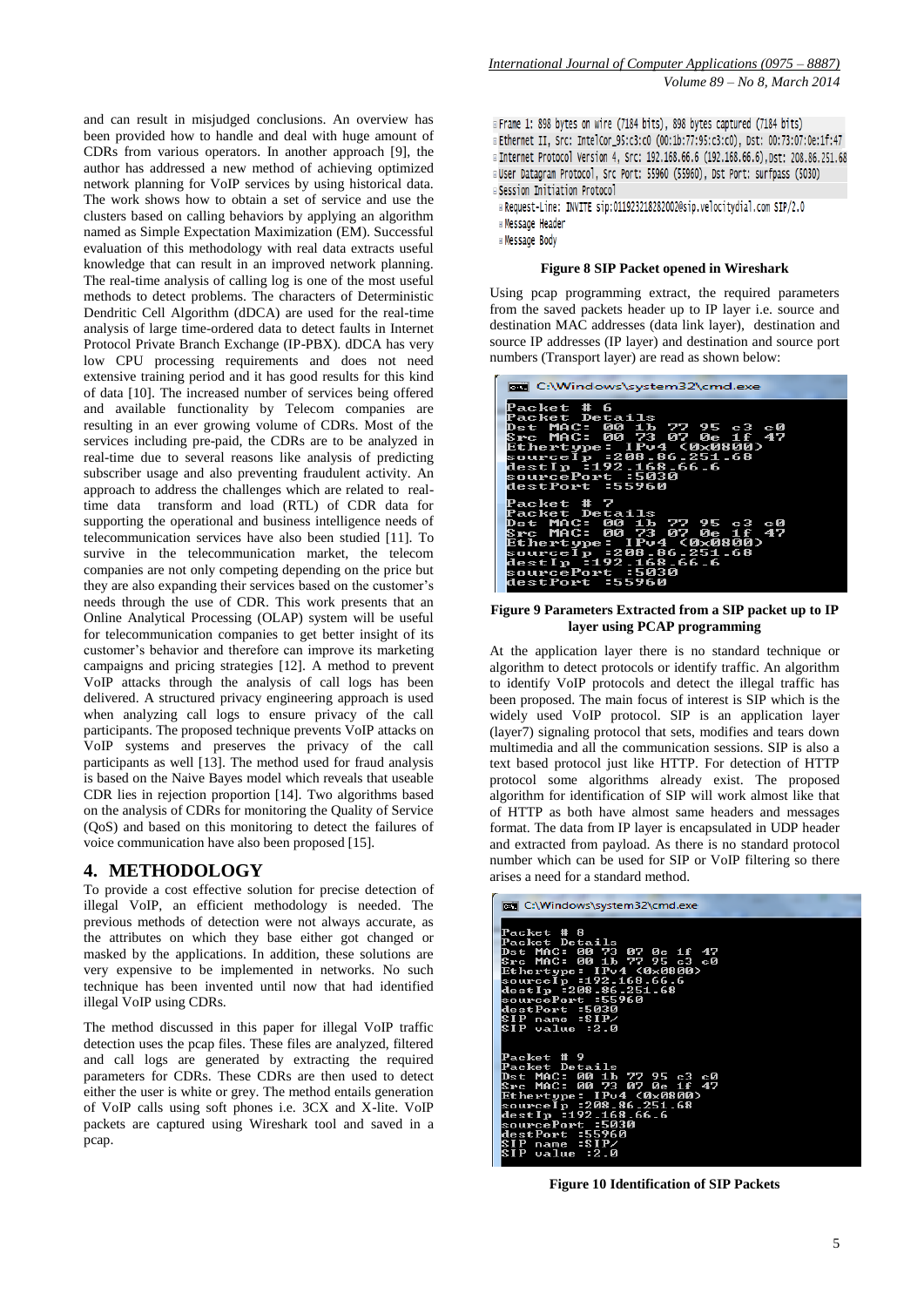*Volume 89 – No 8, March 2014*

Based on the analyses and simulation carried out, a general algorithm is designed for the detection of grey VoIP traffic using CDRs which is summarized below.

- 1. Open .pcap file
- 2. Read all packets
- 3. Identify VoIP Packets (SIP/H.323/IAX2)
- 4. Filter VoIP packets
- 5. Open and read headers of VoIP packets
- 6. Identify call parameters
- 7. Correlate packets and generate CDRs
- 8. Save CDRs
- 9. Compare IPs with the list
- 10. Legal/Illegal

The flow diagram of the algorithm is shown below which shows the clearer picture that how this method is achieved.



**Figure 11 Flow Chart**

# **4.1 Algorithm**

PT: Packet Type

PD: Payload

If  $(PT = UDP)$  // Filter UDP Packets

Open (PD)

If  $[(\text{request-line} == '1') \& \& (\text{request-line-end} == 'SIP)']$  $\{(\text{status-line} == '1') \&\& (\text{status-line} - \text{start} == 'SIP)'\}\}\$  // a sip packet is detected and filtered if this is true.

//if the above condition is satisfied the following statements are processed

{

Read and save ('From' field) //Extract calling number

Read and save ('To' field) // Extract called number

Read and save ('source IP') // Extract source IP

Read and save ('destination IP') // Extract destination IP

Read and save ('date') // Extract date of call

Read and save ('time') // Extract time of call

If (Call ID==same number for no. of packets) // correlates packets to generate CDRs

{Save (CDR.txt)}

Open (legal IP list.text) //compare IPs

If (ip==match)

legal

else

illegal

}

Else

Return=0

### **5. CONCLUSION**

This paper is based on analysis of pcap files captured through Wireshark. An algorithm is proposed for pcap programming to filter SIP packets. Call parameters are extracted to produced call logs (CDRs).The generated call logs are used to classify VoIP traffic as legal or illegal.

The Algorithm can be extended to other VoIP protocols like H.323 and IAX2.This method can also be used to develop/implement software which can be achieved by pacap programming to capture the packets from the nodes without using the tool like Wireshark and do offline analysis for real time data.

#### **6. ACKNOWLEDGEMENT**

We are thankful to Engr. Muhammad Taimur Arshad who is the Deputy Director Vigilance Cell PTA, for his encouragement and guidance throughout the thesis. He has been helping throughout this work and we really appreciate the motivation provided by him.

#### **7. REFERENCES**

- [1] Article, Available: [http://telecompk.net](http://telecompk.net/)
- [2] Yiming Gong, Identifying P2P users using traffic analysis available: [http://www.symantec.com/connect/articles/identifying](http://www.symantec.com/connect/articles/identifying-p2p-users-using-traffic-analysis)[p2p-users-using-traffic-analysis](http://www.symantec.com/connect/articles/identifying-p2p-users-using-traffic-analysis)
- [3] Kitamura tsutomu (Nec Corp.), Shizuno takayuki (Nec Corp.), [Okabe toshiya](http://sciencelinks.jp/j-east/result.php?field1=author&keyword1=OKABE%20TOSHIYA&combine=phrase&search=SEARCH) (Nec Corp.), Tani hideaki (Nec Corp.), (2006) "Traffic Identification for Dependable VoIP", NEC Technical Journal, VOL.1;NO.3;PAGE.17- 20
- [4] Luca Deri, (2009), Open Source VoIP Traffic Monitoring, Available: [http://luca.ntop.org/.](http://luca.ntop.org/)
- [5] Baset, S. A.; Schulzrinne, H. G., (2006) "An Analysis of the Skype Peer-to-Peer Internet Telephony Protocol", in Proc. INFOCOM 2006. 25th IEEE International Conference on Computer Communications.
- [6] Uzma Aslam Khan, Fauzia Idrees , (2008) " A Generic Technique for Voice over Internet Protocol (VoIP)